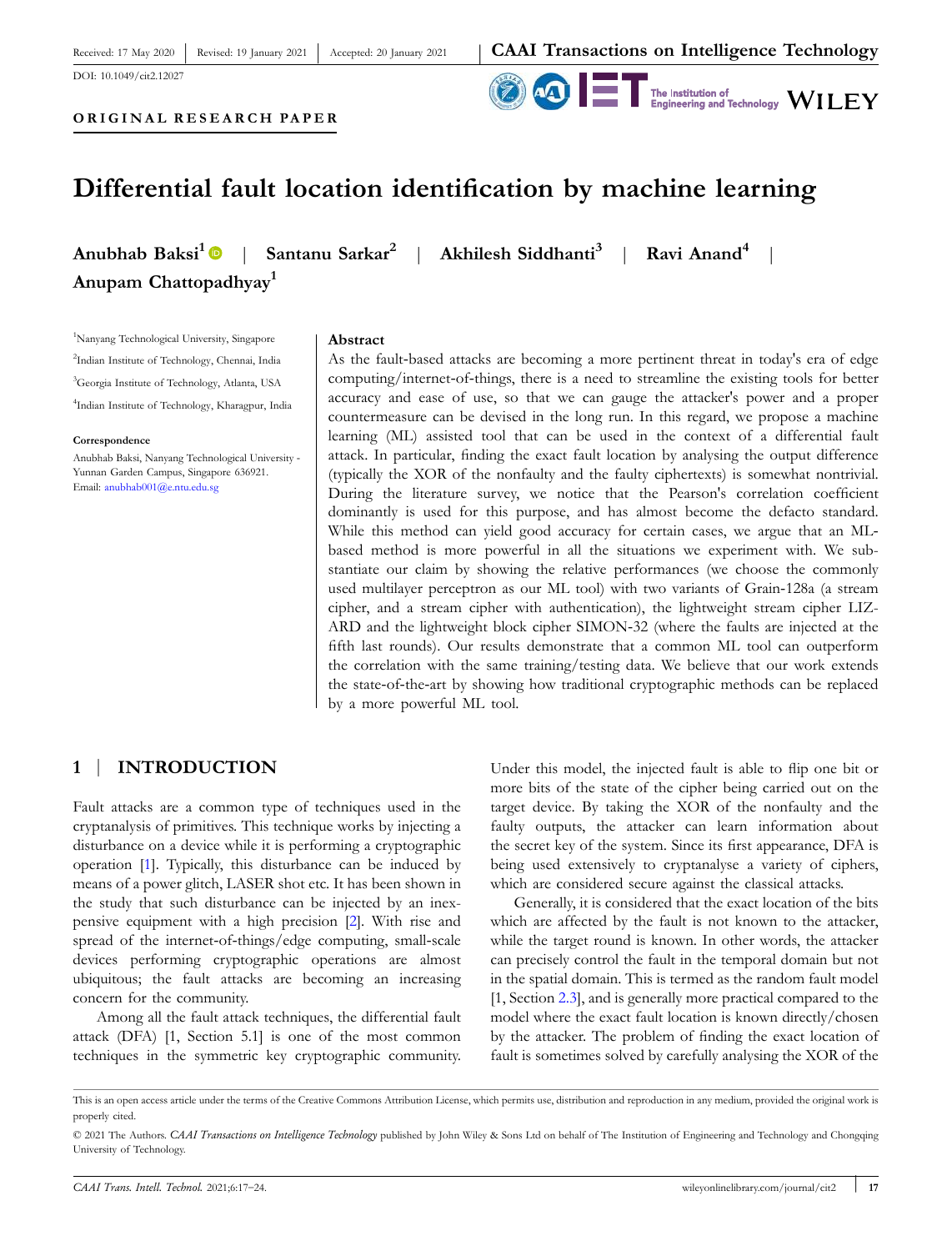non‐faulty and the faulty outputs of the cipher, particularly when the authors show a simulation instead of actually performing the attack (e.g. [3,4]).

Generally, finding the exact fault location is more complicated in case of stream ciphers and stream cipher-based designs where the usual attack can be conceptually thought to be composed of two distinct phases, for example [4,5]. In the first phase, the exact location of the fault injection is determined by analysing the effect of the fault propagation (termed as, signature) typically by using the correlation coefficient. With the information on the flipped bit, some automated tool (typically, a SAT solver, e.g. in  $[3,5]$ ) is used to model the state, thereby recovering it. A similar attack procedure is applied against block ciphers as well, for example in [6].

Since finding the location of fault typically constitutes the first step of the attack and this is done mostly in an adhoc manner (see, e.g. [5]), we believe that the generalisation and automation of this step will be useful for future researchers. This motivates us to revisit several existing research and look for possible improvements. We observe that, finding the exact location of fault can be done by the machine learning (ML) tools–thus providing an edge compared to the existing correlation‐based method; since ML tools are generally readily available, generalised, robust and easy‐to‐use. We use a multilayer perceptron (MLP) [7] for our choice of the ML tool, which is among the first and commonly used tools.

ML, although has found its application in a lot of areas of computer science, is relatively rare when it comes to cryptanalysis [8,9] (ML has found its application in the context of side channel analysis, for example in [10]). Thus our work is among the earliest that incorporates ML in cryptographic applications.

It can be mentioned that the scope of our work is limited in finding the exact location of the fault in the DFA setting at the state of the cipher (the round of the cipher at which the fault is affected, is assumed known to the attacker). Following the existing literature (e.g. [5]), we only consider that one bit is flipped by the fault, though our method is likely capable to work with multiple bit flip model as well. The next step in DFA is to use this information to mount a state recovery and/or key recovery attack, which is omitted here for brevity (we recommend to use already existing tools for this purpose, e.g. [4,5]). Also, we only consider cryptographic faults, and as such natural faults (e.g. due to ageing) are not within the scope. Furthermore, we keep the discussion on DFA countermeasures out of scope for the interest of brevity. In case DFA countermeasures are solicited; one may refer to, for example, [11] or [1, Section 7].

Our results do not constitute the upper limit for the ML tools. It is likely that with more training data and/or with more sophisticated ML tool (e.g. a deeper network), the performance can be further improved.

#### **1.1 Our contribution**

Generally the proponents of DFA assume the round, at which the fault is injected, is known to the attacker, but the exact location (at which a bit is flipped) is not known [12]. This makes the attack model more practical. However, in order to retrieve the secret information from the cipher, it becomes a necessity to learn the exact location of the fault (i.e. which location of the state is flipped because of the fault injection).

Thus, one fundamental problem with respect to DFA is identifying the precise bit which is flipped as a result of the fault injection. The current standard is, to use the correlation coefficient, as can be seen from the existing literature [5,6,12]. While more discussion in this regard is given in Section 2.2, it can be stated that, this method computes the mean of the XOR of the nonfaulty and the faulty outputs over multiple independent runs (the so-called signature) during the offline phase. Thus, the signature basically refers to a matrix, with elements from [0, 1]. At the online phase (i.e. when the exact location is to be found out), the XOR of faulty and nonfaulty output is computed. This gives a vector of binary elements. With each of the rows of the signature matrix, this vector is used to compute the corresponding correlation coefficient. The location (i.e. the row of the signature matrix) corresponding to which the correlation is maximum, is taken as the correct location of fault. It may be noted that this method is somewhat similar to the correlation power analysis (CPA) [13], which is used in the context of power/electromagnetic side channel analysis. In CPA, the exact value is found by locating the case for which the (absolute) correlation coefficient is maximum. The same procedure (i.e. the maximum correlation coefficient) is used in the identification of fault location too.

We propose to replace the correlation‐based method (which comes as an adhoc approach) with a suitable supervised ML tools for this problem. Based on simulations of fault, our results (described in Section 3) show that an MLP, which is a common and one of the earliest supervised learning tools, can outperform the correlation‐based method (although the same training/testing data are used) for a number of ciphers. We choose two variants of the well‐studied GRAIN‐128A cipher, one without authentication functionality and the other with authentication [14], the lightweight stream cipher LIZARD [15] and the lightweight block cipher SIMON-32 [16]. For all the ciphers, we show that an ML approach can outperform correlation. Essentially, our work directly improves the results of [5,6,12] among others, thus significantly contributing to the advancement of the state‐of‐the‐art.

Note that, we assume the fault model that flips only one bit of the state (similar to previous works like [4]), and the fault is simulated. The effect of the fault propagation is then computed from the XOR of the faulty and the nonfaulty outputs.

### **2** | **BACKGROUND**

#### **2.1** | **Context of differential fault attack**

Fault attacks have surely gained considerable attention of the cryptographic research community in recent times. New types of fault attack models, specialised countermeasures to thwart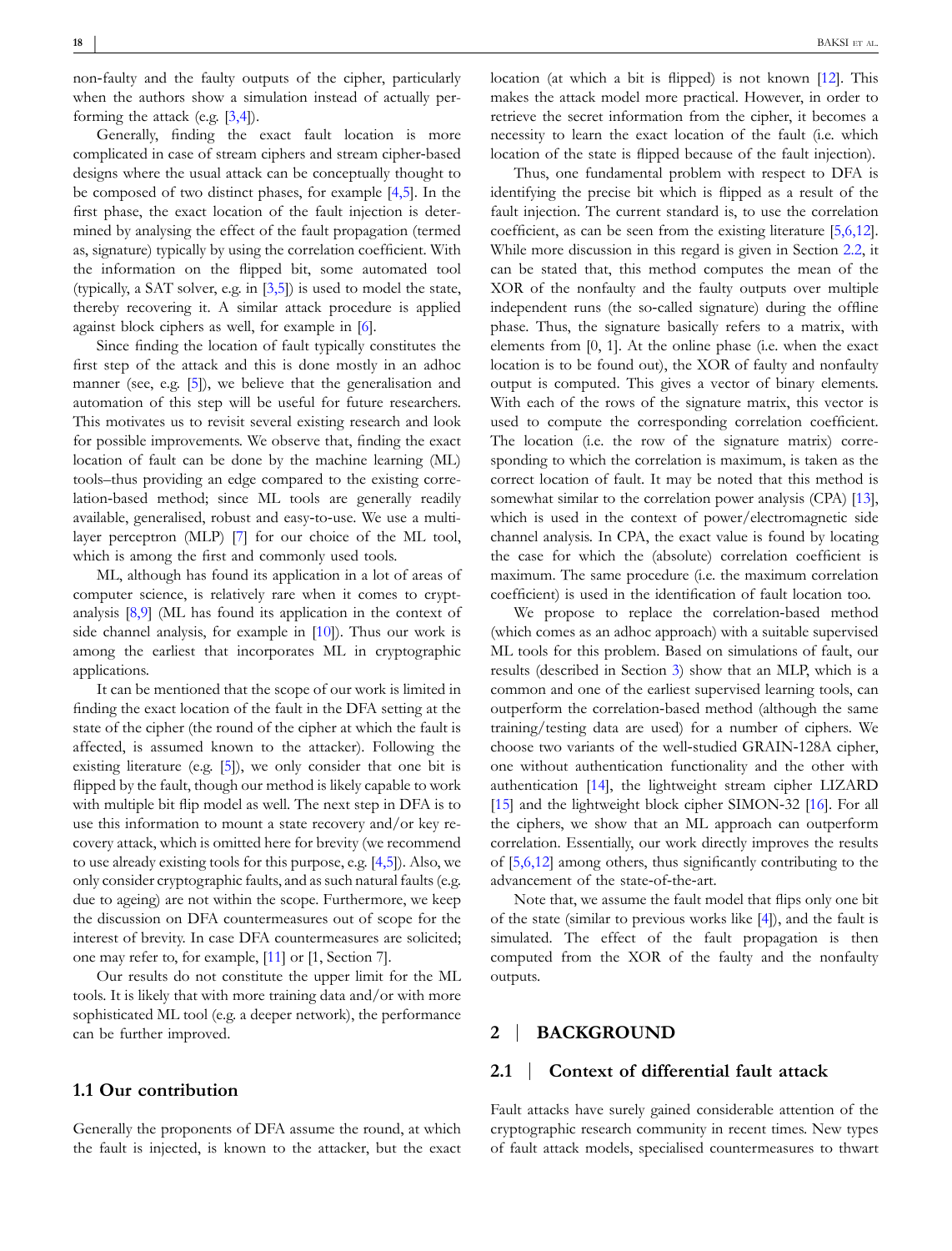those attacks, are being reported frequently, one may refer to [1] for more details. Most, if not all ciphers are shown vulnerable against fault attacks (unless equipped with a suitable fault protection mechanism).

The DFA model is the earliest in the symmetric key setting [17], and among the most commonly used models. A basic workflow of DFA on symmetric key ciphers is shown in Figure 1. Here the fault toggles a bit at a round (a nonfaulty round is shown by *F*, and that of the faulty by  $F^{\star}$ ) near the end of the cipher execution [1, Section 5.1]. This creates a difference at the output (the difference is computed by  $C \oplus C^*$ , where  $C$  is the nonfaulty output and  $C^*$  is the faulty output), from which the secret information can be retrieved.

As noted already, generally it is assumed that the attacker is not able to choose/decide the exact location for fault (i.e. which particular bit will be flipped). Therefore, the attacker attempts to find out the exact location of fault by analysing the XOR of the nonfaulty and the faulty outputs. Thus our model can be summarised by the following points:

- The attacker can inject a one-bit fault, thereby flipping that particular bit of the state. Such precision of fault location can be achieved, for example, by LASER shot [2].
- � Each bit of the state is equally likely be flipped as a result of the fault, and the location of the fault injection is unknown to the attacker.
- � The attacker has precise control over the round of fault injection.

# **2.2** | **Correlation‐based method for identifying fault location**

Correlation‐based method to find fault location is the practical standard for finding the location of the fault, as can be seen from several research works [4,5,12,18]. For GRAIN‐128A, LIZARD and SIMON‐32, previous results on correlation‐ based fault location identification are reported, respectively in [5,6,12].

A summarised description for the correlation‐based differential fault location identification is given here for completeness, one may refer to, for example, [12] for more information. The following notations are used:

- � the fault‐free key‐stream sequence of length *ℓ* which the adversary has access to: *z*<sub>0</sub>, *z*<sub>1</sub>, ..., *z*<sub>*ℓ*-1</sub>;
- � the fault location, *f*;
- � the *ℓ*‐length key‐stream obtained after injecting a fault (faulty key-stream):  $z_0^{(f)}$ ,  $z_1^{(f)}$ , ...,  $z_{\ell-1}^{(f)}$ *ℓ*−1 .

The fault identification procedure can be roughly classified into two phases, namely offline and online. Overall, the attacker (Eve) at first computes the offline phase, which can be done through simulation. We assume she can control the target device so that she can perform the fault injection with precision. Being equipped with the information from this phase, the attacker moves to the actual online phase of the attack.



**FIGURE 1** Basic idea of DFA

#### 2.2.1 Offline phase

The attacker precomputes the signature vector  $\mathcal{Q}^{(f)}$  for each fault location *f* of the cipher. The signatures are prepared by observing the probability of fault‐free key‐stream bits being not equal to faulty key‐stream bits over several randomly generated keys and nonces:  $\mathcal{Q}^{(f)} = \{q_0^{(f)}, q_1^{(f)}, ..., q_{\ell-1}^{(f)}\}$  $q_{i}^{(f)} = q_i^{(f)} =$  $Pr(z_i \neq z_i^{(f)})$ .

#### 2.2.2 Online phase

The attacker injects a fault in an unknown location *g*, and calculates the trail Γ(*g*) of the fault location as follows:  $\Gamma^{(g)} = {\gamma_0^{(g)}, \gamma_1^{(g)}, ..., \gamma_{\ell^-}^{(g)}}$  $\gamma_{i}^{(g)} = \Pr(z_i \neq z_i^{(g)})$ .

Hence, the fault signature is a matrix of values in [0, 1]. The number of columns of the matrix is the same as the number of key‐stream bits and that of rows is the same as the number of fault locations (typically the entire state).

The final goal for the attacker is to identify *g*. The value of *f*, for which  $\mathcal{Q}^{(f)}$  best matches the trail  $\Gamma^{(g)}$  obtained, and corresponds to the correct fault location. For checking this, correlation coefficient is shown to work with a good accuracy [12]. The attacker calculates the correlation between the signature  $\mathcal{Q}^{(f)}$ and trail  $\Gamma^{(g)}$  for all possible values of *f*. This algorithm provides the value of *g* with a reasonably high accuracy. The same algorithm is repeated to identify fault location for all faulty keystream sequences. The equations are then gathered and solved using an automated tool, typically a SAT solver (e.g. [3]).

However, often the correct location does not have a maximum correlation. It may so happen that the correlation for the correct fault location is lower than that of some other location. In this case, the location identified by the correlation‐ based method would be wrong. The rank metric measures the number of locations where the correlation coefficients of those locations are greater than or equal to the correlation coefficient of the correct location. Hence, if the correlation coefficient of the correct location is maximum, it has rank 1. Hence, if the rank is small (close to 1), then the performance of the method can be considered good. We also extend this notion of rank to ML-based fault location finding to have a comparison of performances.

## 2.2.3 Visualisation of fault signatures

As signatures for a cipher are indeed a matrix with entries from [0, 1], they can be pictorially represented. It can be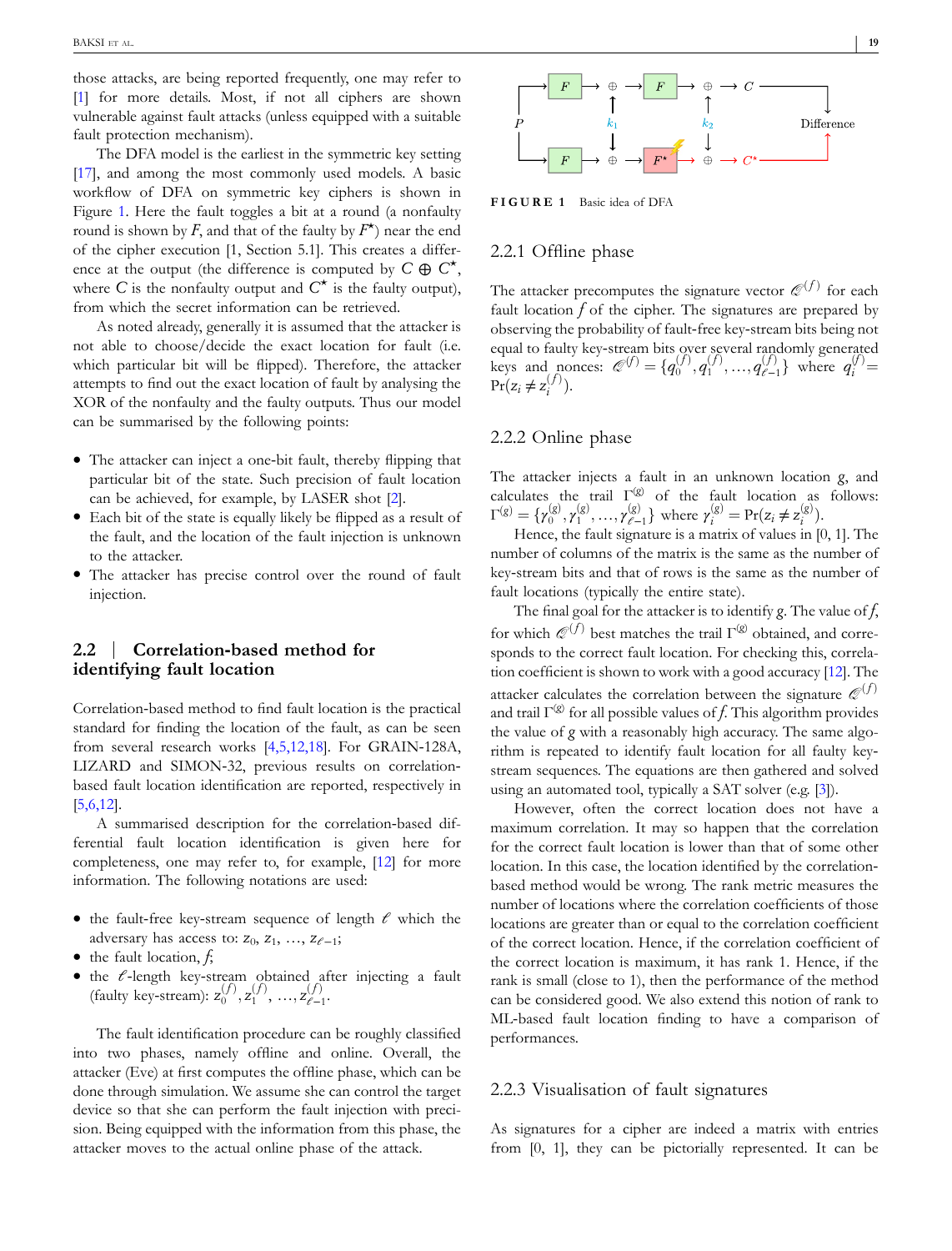$\cdot$ <sub>0.4</sub>

 $|0.2$ 

სი ი



 $(d)$  SIMON-32 (fault at  $5<sup>th</sup>$  last

20

30

round)

 $10$ 

Location of fault in state

20

 $\overline{3}$ f

**FIGURE 2** Visualisation of signatures

80

100

120

 $\overline{0}$ 

25

 $50$ 

Location of fault in state  $\rightarrow$ 

 $75$ 

100

mentioned that a signature works as a visual reference to the level of diffusion the cipher achieves. For the ideal case, the entries in the signature will be (close to) 0.5, significant deviation from that can be taken as an indication of low diffusion.

Figure 2 shows examples with the ciphers. Note that, the case for Figure 2(d), that is SIMON‐32with differential fault being applied at the fifth last round is considered in [6].

To the best of our knowledge, the visualisation of the signatures is done with three-dimensional graphs throughout the study (e.g. [4]). This makes it hard to interpret. Instead of that, we use a two-dimensional structure with heatmap so that it is easier to interpret for the reader.

While it is hard to draw a direct conclusion based on the signature, it can still be inferred that the overall nature (i.e. how far or near entries are from 0.5) can play a role in the accuracy of finding the exact fault location. For example, in Figure  $2(c)$ (which shows the case for LIZARD), most of the entries are close to 0.5; in contrast to Figure  $2(d)$  (the case for SIMON-32), where most of the entries are further away from 0.5. Thus the performances for the correlation as well as ML‐based methods (described in Section 3) are comparatively poor for LIZARD than that of SIMON‐32.

## **2.3** | **Fundamentals of artificial neural network**

ML can be loosely defined by a collection of various types of algorithms, of which artificial neural networks (ANNs) [7] are of particular interest. ANNs are algorithms used for fitting a model to a given data that can perform efficiently tasks like classification or regression, which are generally considered difficult for a computer. ANNs are capable of finding inherent characteristics of the training data by iterating through it repeatedly and gradually adjusting its parameters, until these parameters are finally stabilised. Once training is completed, the model is validated against the testing data.

The basic processing unit of an ANN is termed as a neuron, which is inspired from the biological neuron found in brain cells. The neurons are arranged in a series of layers. More depth of layers generally makes the ANN capable of handling more complex data.

Here we use the basic forward propagation ANN. More precisely, we use the MLP, which is among the oldest ANNs. In an MLP, all the neurons at the previous layer are connected to all the neurons at the next layer (those layers are known as, dense layers). A schematic of an ANN can be found in Figure 3.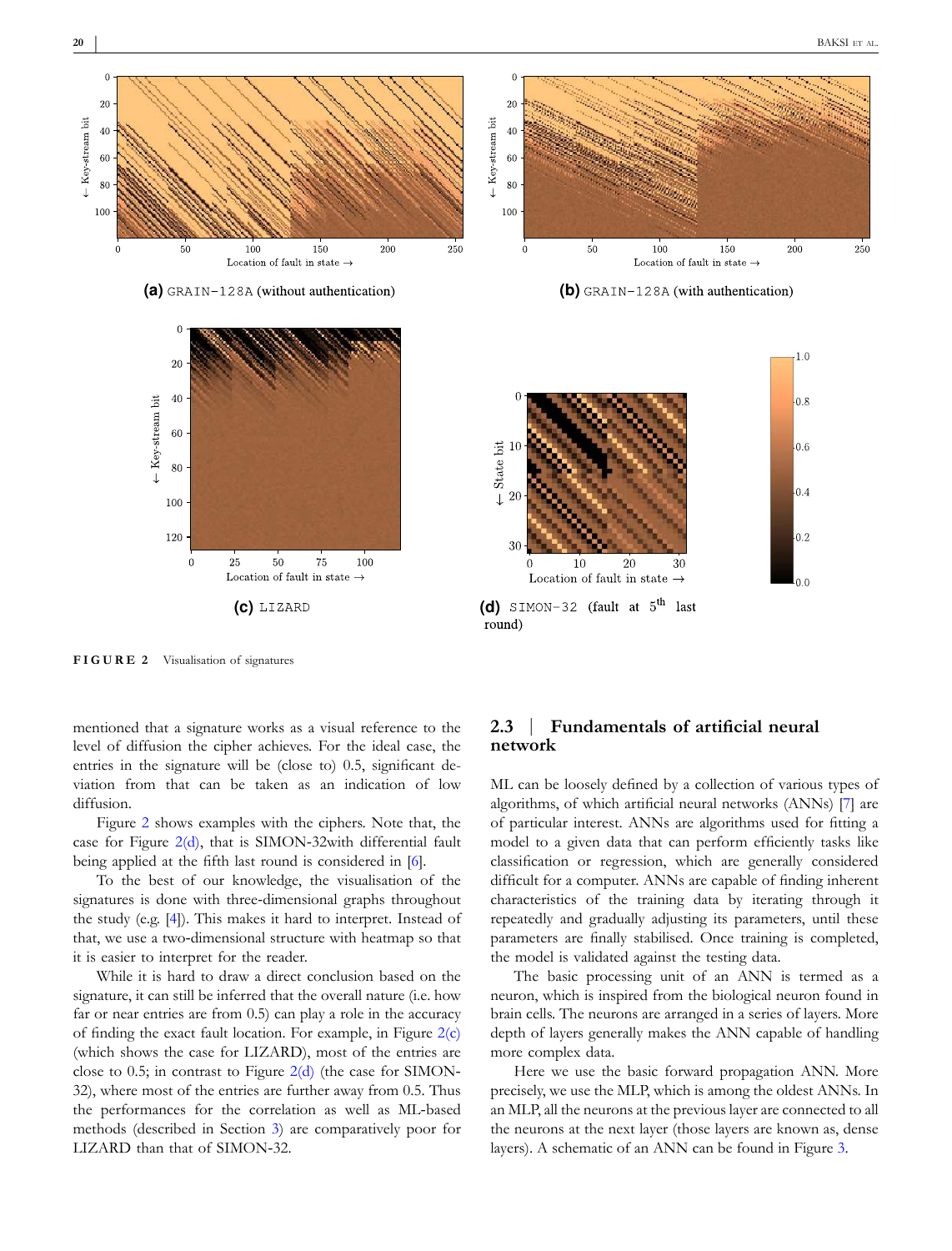# **3** | **EVALUATION**

## **3.1** | **Details of machine learning model**

We use a five-layer neural network with  $\mathrm{TensorFlow}^1$  as the back-end and Keras<sup>2</sup> API. The layers can be briefly described as:

- � **Layer 1.** The first layer is a dense layer with a dropout rate of 0.2 and activation function as rectifier (ReLU). The number of neurons in the layer equals to the number of output bits available for processing (e.g. the number of key‐ stream bits).
- � **Layers 2, 3, 4.** The second, third and fourth layers are dense layers with rectifier as activation functions. The number of neurons is respectively 252, 202 and 160.
- � **Layer 5.** The final layer is a dense layer with softmax activation (one‐hot encoding). The number of neurons in the layer equals to the number of possible fault locations, that is the state size in our case. The neuron with the maximum firing rate is taken as the predictor of the class.

We compile the model with the Adam optimiser [19], sparse categorical cross-entropy as the loss function, accuracy as the metric and with eight epochs<sup>3</sup>.

The hyperparameters are chosen somewhat arbitrarily, akin to  $[8,9]$ . While it is possible to improve the accuracy by finetuning the hyperparameters, we leave it open for future research.

#### **3.2** | **Results**

For our experiment, we take 120 bits of the key-stream from starting of PRGA of GRAIN‐128A (for both with and without authentication variants), and 128 bits for LIZARD. The fault in each case is injected at the first round of PRGA. In case of SIMON‐32 (unkeyed permutation), we assume that the fault is injected at the fifth last round (similar to [6]).

Relative performances of the ML and correlation‐based approaches with maximum and average ranks as the benchmark are presented in Figure 4 for GRAIN‐128A (without authentication), in Figure 5 for GRAIN‐128A (with authentication), in Figure 6 for LIZARD and in Figure 7 for SIMON‐ 32. Notice from Figure  $7(a)$ , the ML-based method works with full (1.0000) accuracy.

Some additional information is also shown in Table 1; namely the size of the training and testing data, the accuracy (ration of predictions that are at rank 1 compared to the total number of predictions), average and maximum ranks and number of wrong classification. For example, it can be seen



**FIGURE 3** Schematic of a multilayer perceptron

from Table 1 that; with the  $2^{18.000}$  training data, the  $2^{14.551}$ testing data, and the accuracy for GRAIN‐128A without authentication for ML‐based method is 0.9988, whereas the same for the correlation-based method is 0.9970.

From each pair-wise comparison, it can be observed that ML outperforms correlation with the same training and testing data, in each of the metrics. However, for certain ciphers, the advantage of using ML is more apparent than other ciphers. For example, we observe that the ML-based method achieves full accuracy for SIMON‐32 (can be seen from Table 1 as well as Figure  $7(a)$ , whereas the same for the correlation-based method is 0.7113.

As for the complexity of the training/testing data, we note the following. The offline (training) phase can be simulated, hence the data required  $( $2^{19}$ )$  is not a major limiting factor. The size of the testing data used here  $( $2^{15}$ )$  can likely be reduced.

We would like to emphasise that the graphs in Figures 4, 6, and 7 show the ranks at which the correct prediction occurs. For the best case scenario, the rank should be 1 (as in Figure 7 (a) for SIMON‐32), which would indicate that all the fault locations are identified at the first predicted class. Higher ranks show the accuracy of the model is worse; for example, a comparison of Figure  $7(a)$  with Figure  $7(b)$  shows that the ranks are higher for the correlation‐based method, meaning the correlation‐based method performs worse.

# **4** | **CONCLUSION**

Here we apply an ML method to the problem of finding the location of a fault in a symmetric key cipher. We consider one of the most common faults, DFA, where the fault effectively flips one bit (location of this flipped bit is unknown to the attacker). Previous research works use a correlation coefficient‐ based method for this purpose, for example, [5,12], to name a few. Instead of that, we propose to use a supervised ML‐based approach. We show that a five‐layer (i.e. with three middle layers) MLP‐based method which can outperform that of the correlation while both are trained and tested with the same data. The validation of our claim is done through four ciphers, namely for two variants of GRAIN‐128A (one as a stream

<sup>1</sup> https://www.tensorflow.org/

<sup>2</sup> https://keras.io/

<sup>&</sup>lt;sup>3</sup>The trained models (in '.h5' format) and the signatures (in '.npy' format) are available online: https://entuedu-my.sharepoint.com/:f:/g/personal/anubhab001\_e\_ntu\_edu\_sg/ EmDCnoe‐sllKrmLKvQuhwkgBByxY7DDab8h4IdxjVsw6Vg?e=1ptqOX.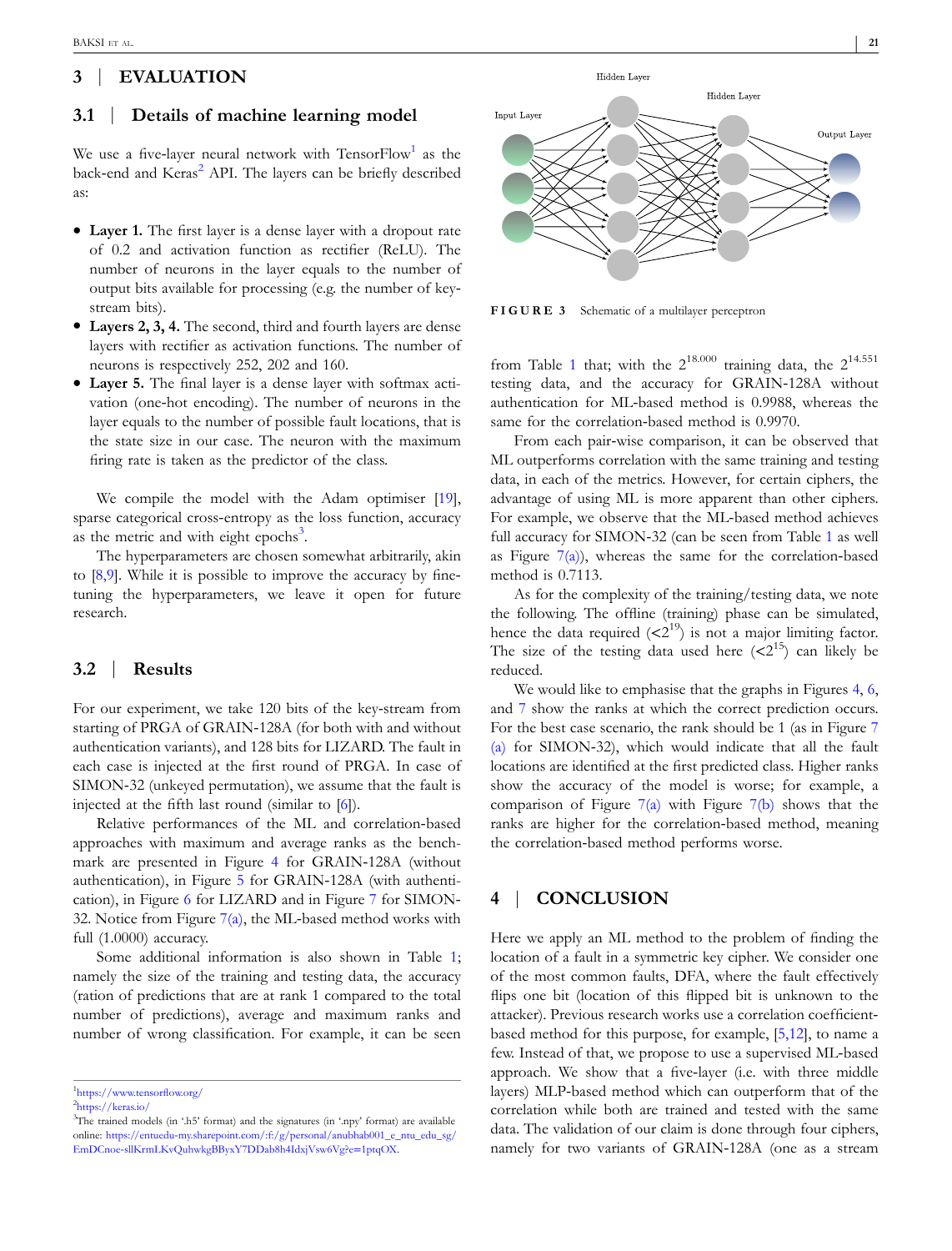

**FIGURE 4** Performances for machine learning and correlation‐based methods on GRAIN‐128A (without authentication)



FIGURE 5 Performances for machine learning and correlation-based methods on GRAIN-128A (with authentication)



**FIGURE 6** Performances for machine learning and correlation‐based methods on LIZARD

cipher, while the other as a stream cipher with authentication) [14], the lightweight stream cipher LIZARD [15] and the lightweight block cipher SIMON‐32 [16] (the unkeyed permutation variation).

We note that our work does not pose the upper bound of ML-based analysis. It is likely that the performance can be improved by choosing a more sophisticated model (currently the hype-parameters of our model are somewhat arbitrarily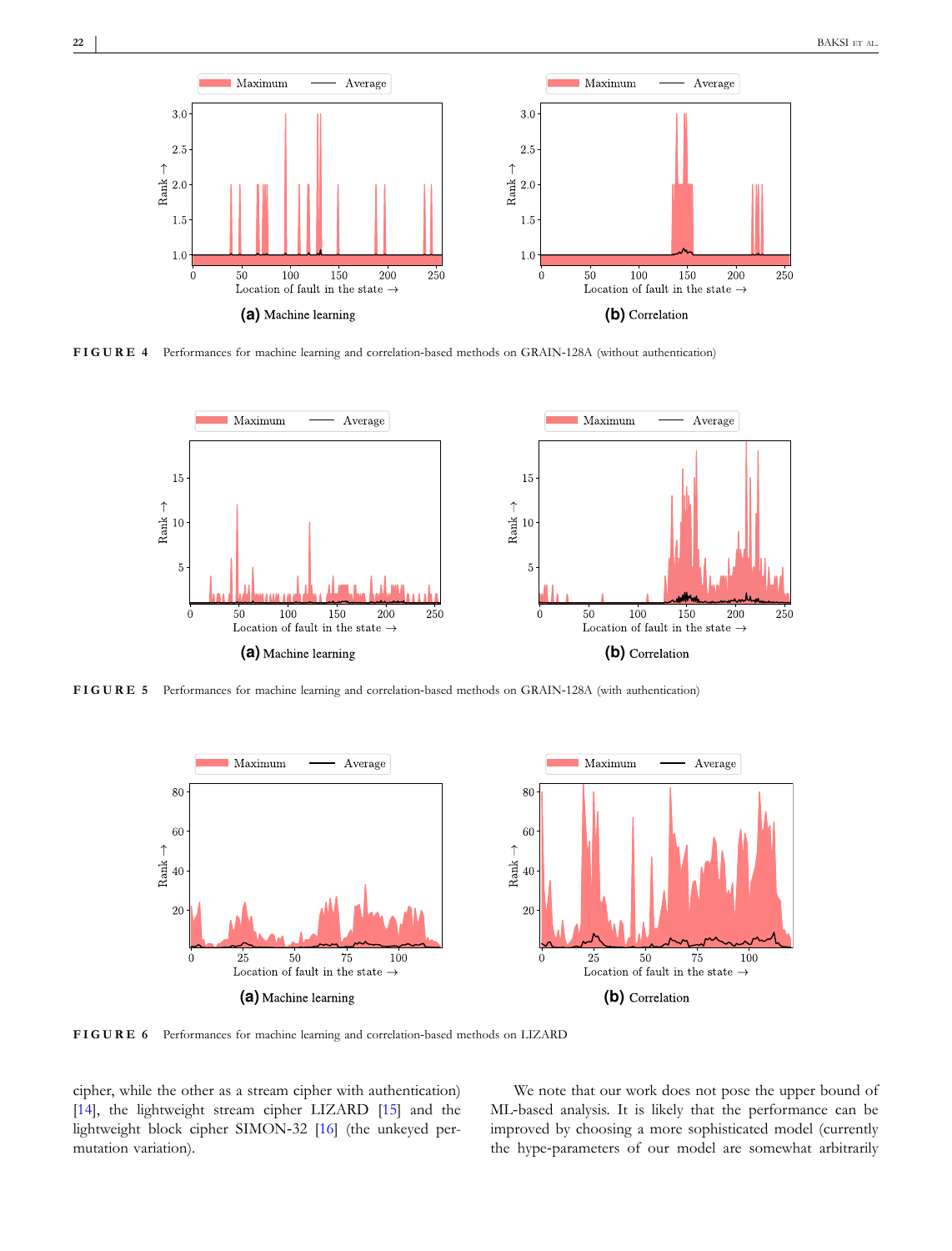

FIGURE 7 Performances for machine learning and correlation-based methods on SIMON-32 (fault at fifth last round)

| <b>TABLE 1</b> Summary of experiments for differential fault location identification |  |
|--------------------------------------------------------------------------------------|--|
|--------------------------------------------------------------------------------------|--|

|            |                     |                         |        | Machine learning (ours) |                                                          |    |           | Correlation [12] |                                         |    |           |
|------------|---------------------|-------------------------|--------|-------------------------|----------------------------------------------------------|----|-----------|------------------|-----------------------------------------|----|-----------|
|            |                     | Size (in Power of<br>2) |        |                         |                                                          |    | $#$ Wrong |                  | Rank*                                   |    | $#$ Wrong |
|            | Cipher              |                         |        |                         | Training Testing Accuracy Average Maximum identification |    |           |                  | Accuracy Average Maximum identification |    |           |
| GRAIN-128A | $W/\alpha$<br>Auth. | 18.000                  | 14.551 | 0.9988                  | 1.0013                                                   | 3  | 27        | 0.9970           | 1.0032                                  | 3  | 72        |
|            | w/Auth.             | 18.000                  | 14.551 | 0.9799                  | 1.0240                                                   | 12 | 482       | 0.9448           | 1.1024                                  | 19 | 1324      |
|            | LIZARD              | 18.111                  | 14.047 | 0.7173                  | 1.8128                                                   | 33 | 4883      | 0.6347           | 2.9512                                  | 84 | 6186      |
| SIMON-32   | Fifth last<br>round | 18.226                  | 14.180 | 1.0000                  | 1.0000                                                   |    | $\theta$  | 0.7113           | 1.827                                   | 25 | 5359      |

\* denotes lower is better, 1 is ideal.

chosen, similar to [8,9]), and/or using more training/testing data. Continuing in this line of work, one may be interested in a multibit fault (where the fault flips more than one state bits), or the sensitivity of one particular ML model with respect to various ciphers.

#### **ORCID**

*Anubhab Baksi* **b** https://orcid.org/0000-0002-5639-7372

## **REFERENCES**

- 1. Baksi, A., et al.: Fault attacks in symmetric key cryptosystems, IACR Cryptology ePrint Archive (2020). https://eprint.iacr.org/2020/1267
- 2. Agoyan, M., et al.: How to flip a bit?. IEEE 16th International on‐line testing symposium, pp. 235–239. (2010)
- 3. Dey, P., Adhikari, A.: In: Improved multi‐bit differential fault analysis of Trivium, INDOCRYPT 2014, New Delhi, India, Proceedings, pp. 37– 52. Corfu, Greece (2014). https://doi.org/10.1007/978‐3‐319‐13039‐2\_ 3
- 4. Maitra, S., et al.: Key recovery from state information of sprout: Application to cryptanalysis and fault attack, IACR Cryptology ePrint Archive (2015). http://eprint.iacr.org/2015/236
- 5. Siddhanti, A., et al.: Differential fault attack on grain v1, acorn v3 and lizard. In: International conference on security, privacy, and applied cryptography engineering, pp. 247–263 (2017)
- 6. Anand, R., et al.: Differential fault attack on SIMON with very few faults. In: Progress in cryptology ‐ INDOCRYPT 2018 ‐ 19th International conference on cryptology in India proceedings, pp. 107–119. New Delhi (2018). https://doi.org/10.1007/978‐3‐030‐ 05378‐9\_6
- 7. Haykin, S.: Neural Networks and Learning Machines, 3rd ed. Pearson, USA (2008)
- 8. Baksi, A., et al.: Machine learning assisted differential distinguishers for lightweight ciphers. IACR Cryptology ePrint Archive. (2020). https:// eprint.iacr.org/2020/571
- 9. Baksi, A., et al.: Following‐up on machine learning assisted differential distinguishers. SILC workshop – security and implementation of lightweight cryptography (2021). https://www.esat.kuleuven.be/cosic/events/silc2020/ wp‐content/uploads/sites/4/2020/10/Submission4.pdf
- 10. Perin, G., Picek, S.: On the influence of optimizers in deep learningbased side‐channel analysis (2020). https://eprint.iacr.org/2020/977. Cryptology ePrint Archive, Report 2020/977
- 11. Baksi, A., Saha, D., Sarkar, S.: To infect or not to infect: A critical analysis of infective countermeasures in fault attacks, IACR Cryptology ePrint Archive (2019). https://eprint.iacr.org/2019/355
- 12. Sarkar, S., et al.: Probabilistic signature based generalized framework for differential fault analysis of stream ciphers. Cryptogr. Commun. 9(4), 523–543 (2017). https://doi.org/10.1007/s12095‐016‐0197‐2
- 13. Brier, E., Clavier, C., Olivier, F.: Correlation power analysis with a leakage model. Cryptographic hardware and embedded systems ‐ CHES 2004, pp. 16–29.6th International workshop, Cambridge (2004). https://doi. org/10.1007/978‐3‐540‐28632‐5\_211‐13